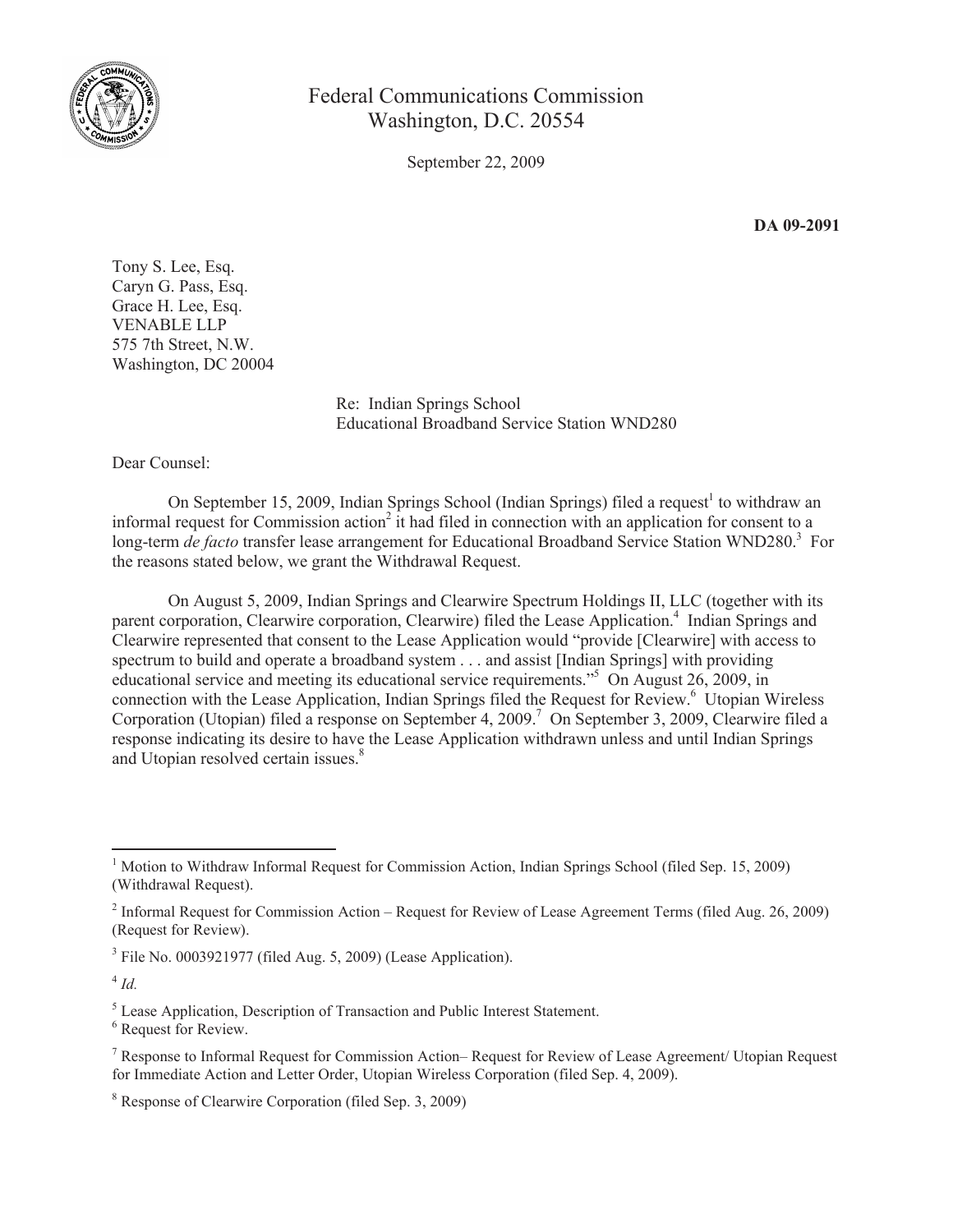On September 15, 2009, Indian Springs filed the Withdrawal Request.<sup>9</sup> On September 16, 2009, Indian Springs supplemented its Withdrawal Request to provide a copy of the settlement agreement between itself and Utopian, as well as the affidavit required by Section 1.935(a) of the Commission's Rules.<sup>10</sup>

We have reviewed the Withdrawal Request and find that Indian Springs has provided a copy of the agreement between itself and Utopian and made the certifications required by Section 1.935(a) of the Commission's Rules.<sup>11</sup> Furthermore, both Utopian and Clearwire have made the certifications required by Section 1.935(b) of the Commission's Rules.<sup>12</sup> In conjunction with its certification, Clearwire now asks that the Lease Application be expeditiously processed.<sup>13</sup> We also find that withdrawal of the Request for Review would be in the public interest because it would terminate litigation concerning the Lease Application and could facilitate the provision of broadband and educational services.

Accordingly, IT IS ORDERED, pursuant to Sections 4(i) and 309 of the Communications Act of 1934, as amended, 47 U.S.C. §§ 154(i), 309, and Section 1.935 of the Commission's Rules, 47 C.F.R. § 1.935, that the Motion to Withdraw Informal Request for Commission Action filed by Indian Springs School on September 15, 2009 IS GRANTED, and the Informal Request for Commission Action – Request for Review of Lease Agreement Terms filed by Indian Springs School on August 26, 2009 IS DISMISSED with prejudice.

<sup>&</sup>lt;sup>9</sup> Withdrawal Request.

<sup>&</sup>lt;sup>10</sup> Affidavit in Support of Motion to Withdraw Informal Request for Commission Action, Indian Springs School (filed Sep. 16, 2009). Attached to the affidavit was a copy of "Settlement and Mutual Release Agreement" (Settlement Agreement) between Indian Springs and Utopian.

 $11$  47 C.F.R. § 1.935(a).

 $12$  Affidavit of Rudolph J. Geist in Regards to Indian Springs Schools' Withdraw of Informal Request for Commission Action, Utopian Wireless Corporation (filed Sep. 17, 2009); Request for Withdrawal and Declaration, Clearwire Corporation (filed Sep. 17, 2009).

<sup>&</sup>lt;sup>13</sup> Request for Withdrawal and Declaration, Clearwire Corporation (filed Sep. 17, 2009) at 1.